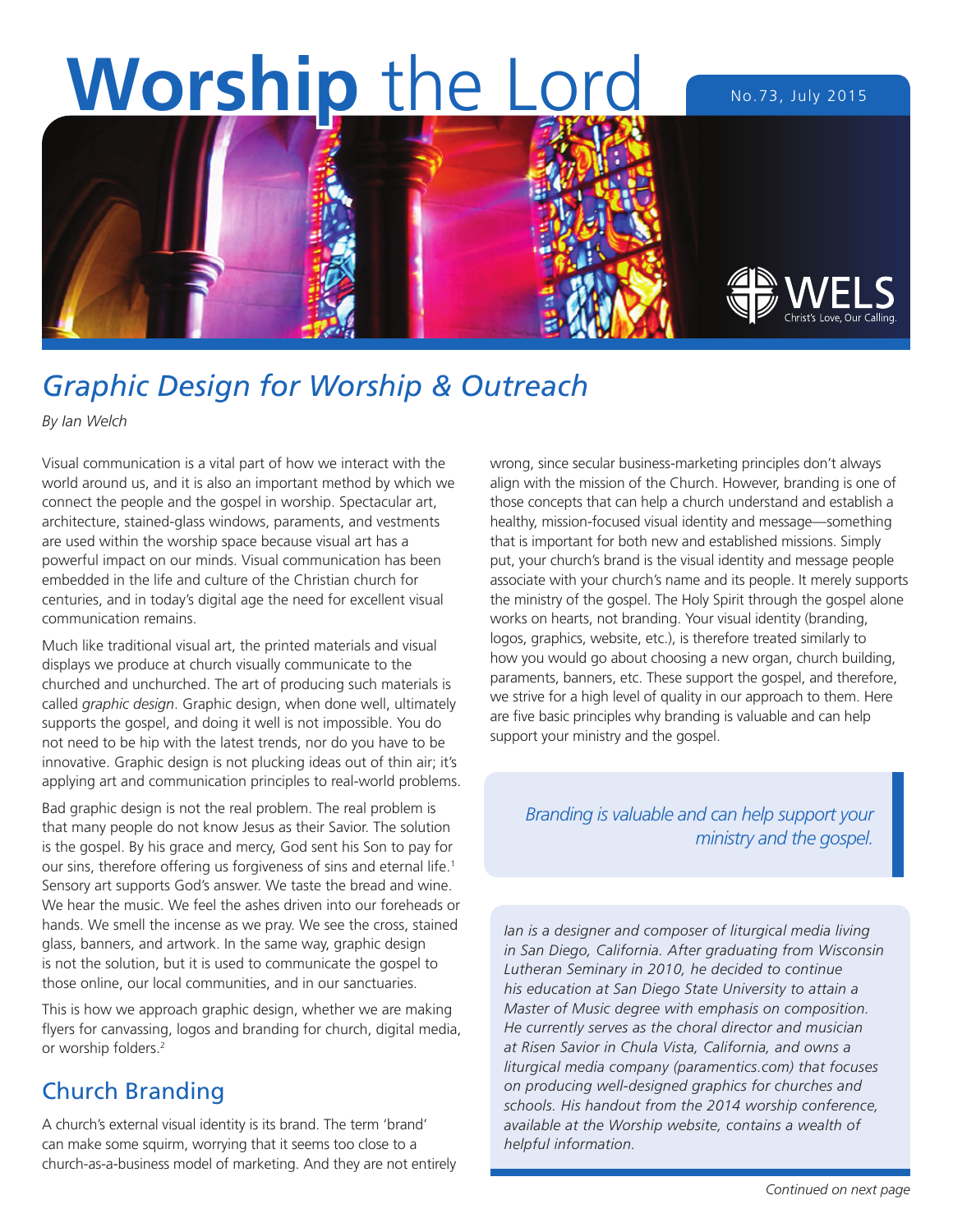# **Conclusion**

- 1. Branding visually defines who you are. It's not just about the logo. Branding is, "when people look at us what are the key things we want them to see about us?"
- 2. Branding clearly states your mission and values. Branding forces a congregation to internally ask important and missioncentered questions, and then how to relate those answers in a clear and concise way to the community. What is our mission? What are the values we offer to our community? How do we articulate these things clearly? Does this make sense to a person who has never been to church?<sup>3</sup>
- 3. Branding helps to intentionally communicate your mission and values. Whether you have a defined brand or not, those outside the church will already have a perception of who you are. It's a matter of whether that brand is perceived as relevant to them or not. By having a specific brand, you are being intentional about visually communicating who you are.
- 4. Branding is unique to you. This is often the hardest part and takes a great amount of effort from a designer. Hours upon hours are spent poring over census data, demographic studies, church history, and other important church documents. A designer will look at the other churches in the area and what would distinguish your particular congregation from them, while still adhering to your congregation's mission statement and keeping that at the forefront of all decision making.
- 5. Your brand comes from what you already do. Logos, mission statements, tag lines, and outreach materials are simply ways of expressing who you are and the values you offer to the community and your members. What you already do as a church establishes your brand. Every visual interaction you have with your community, from your logo, your website, or even social media (Facebook, Twitter, etc.) must match what you do.

# Planning a Graphic Design Project

As with any major project—be it a new organ, stained glass windows, or tiling on the sanctuary floor—you'll want to formulate a plan when considering a new graphic design project. This applies to both small designs (flyers, stationery, web graphics) and large undertakings (logos, branding, websites). Good graphic design takes a lot of time, and therefore it is rarely cheap. You'll want to consider things like your church's budget, the timeframe in which you'd want the project completed, who will be the designer, and the leader or committee operating the project.

### *Budget*

A budget can make or break a graphic design project, much as it would in any other substantial addition to your church. If you choose to use a professional graphic designer, it's wise to have money already set aside. It's also beneficial for the designer to know what this amount is, so that they can fully understand what can and cannot be done within the confines of the budget. This helps set clear expectations for both parties.

You can expect a logo to be \$1200-5000 when done professionally by a freelance designer or small studio. Branding can be from \$2000-8000 and includes the logo, stationery, and other supporting materials. Websites can be \$3000-10,000, depending on what you want to have done and how elaborate it is. Other print materials can cost \$250-1500. This would include stationery, t-shirts, posters, outdoor banners, and brochures.

Don't forget to factor in printing costs as well. You wouldn't want to use up all your budget on design only to have a few dollars left for printing the materials. Local printers can give you quotes and online print companies can give you a pretty accurate dollar amount for what you wish to print.

### *Timeframe*

Set strict goals for the completion of logos, websites, and print materials. Sometimes you'll want the design finished for a church anniversary, the new school year, or another major event. For large projects, 6-12 months out is a good start date. A smaller projects could start a few months before its planned completion. Keep in mind that designers' schedules vary and that they often work on several projects at once, so plan accordingly.

Deadlines are also good for large projects in order to keep it on track. This helps the designer plan the execution of a project and can provide the church council or committee with positive anticipation for the new designs.

## *Designer*

Decide whether or not to hire someone to do the design for you. Hiring a professional designer is almost always the best route to go when considering graphic design projects. Not only do they have knowledge and expertise, but from a church's perspective, you can build a long-term relationship with a designer who gets to know your congregation and its values.4 Yes, it is more expensive than using a salaried worker at church or using cookie-cutter graphic design companies on the internet, but the end result will be worth every penny.

If you have a graphic designer in your congregation, use their gifts to serve your congregation. It's truly a blessing to have someone in the graphic design profession in your church, even if they do it part-time. If they are willing to do the work pro bono, consider paying them for their work nonetheless. It doesn't have to be a substantial sum of money, but it certainly goes a long way in showing the church's appreciation for their work, and the time, money, and education it takes to achieve it. It always pays to invest in the gifts and skills that benefit the church.

Stay away from websites that offer to make logos and print materials for dirt cheap (a couple hundred dollars). They are quite often reused or copied designs and the results are frequently subpar. You will not be receiving something that is unique to your church. The same can be said for crowd-sourced, winner-takes-all logos. The quality will be the same, and therefore does little to effectively communicate your brand to your community.

*Continued on back page*

If you are hiring someone or using someone from the church, it's important that you set clear expectations and remain very transparent with what you want to accomplish. Here is a list of things to consider with any designer:

- 1. Do they have experience with churches? This can be a significant factor in deciding which designer to hire. Look at their portfolio. Ask them questions. There are far too many church logos out there that were obviously made by designers who predominantly work with corporations and have no knowledge of Christian symbolism and churches. Some churches pay \$5,000 for a logo that looks like it would work better for a tech startup in Silicon Valley. Not only is experience with churches important with how a design is made, a designer with experience with churches will know how a church operates and can ease the overall process.
- 2. What is their design process? Are they simply going to sketch out designs or create drafts before presenting them to the committee? Or are they going to take the time to research your church, pore over census and demographic data, and as you multiple questions about your congregation, its mission, and church life? Research can span half the timeframe of a project or more. Will they be doing what is expected of them
- 3. Are they a good communicator? Chances are if they are a ba communicator, they won't be good at graphic design since graphic design is communication. A good graphic designer needs to know how to communicate well with their clients, as well as communicate your content through graphic design It's not so much about good verbal skills—although, that's a plus. A good communicator will be transparent with their client and also keep in steady contact throughout the entire process, especially around project deadlines. Those first phone calls or emails can usually give you an idea of how well the designer communicates.

### *Leader*

Assign a liaison to bring questions to the designer and relay their comments to the committee if necessary during the project. This person could be a pastor, committee member, or councilman. This will ensure that communication is focused and the graphic designer will not be bombarded with emails and phone calls that may potentially have conflicting messages. A conference call may be scheduled at the very beginning for a Q & A session, but limit the communication channel to just one person afterwards. Design by committee rarely works.

A good leader will make sure to keep in contact with the designer during the entire process. Communication goes both ways. When you have a designer and project leader who can communicate well, then you are setting yourself up for a smooth and painless process.

| Even though the production methods have changed and                  |
|----------------------------------------------------------------------|
| communication channels have been extended over the centuries,        |
| the fundamental concepts of graphic design and how we                |
| understand human communication remain largely the same.              |
| Graphic design provides yet another way to present to your           |
| members and your community the life-changing message of              |
| Christ. Utilizing graphic design to its full potential does not come |
| overnight, but through prayer, planning, faithful research, and      |
| much trial and error, you will improve your visual communication.    |
|                                                                      |

In the end, it glorifies God by using the gifts he has given to the Church. May you find this article useful for you and your ministry as you use graphic design to support the gospel.

|   | John 3:16; 2 Corinthians 5:19                                                               |
|---|---------------------------------------------------------------------------------------------|
|   |                                                                                             |
|   | <sup>2</sup> For more information that's specific to worship folders and their design, you  |
|   | can view the WELS CCC resources at connect.wels.net/ccc and my personal                     |
|   | collection of resources at ianmwelch.com/worship.                                           |
| 3 | The WELS Commission on Congregational Counseling (CCC) helps                                |
|   | congregations plan and develop these kinds of planning tools. I highly                      |
|   | recommend contacting the CCC if you do not have any of these tools                          |
|   | established at your congregation. They are invaluable, especially if you plan               |
|   | on using graphic design.                                                                    |
|   | <sup>4</sup> As is the case in other fields of design, graphic design is interdisciplinary. |
|   | Therefore a graphic designer needs to have knowledge in other areas such                    |
|   | as photography, typography, and visual perception.                                          |





米 米 米 米

### *Design by committee rarely works.*